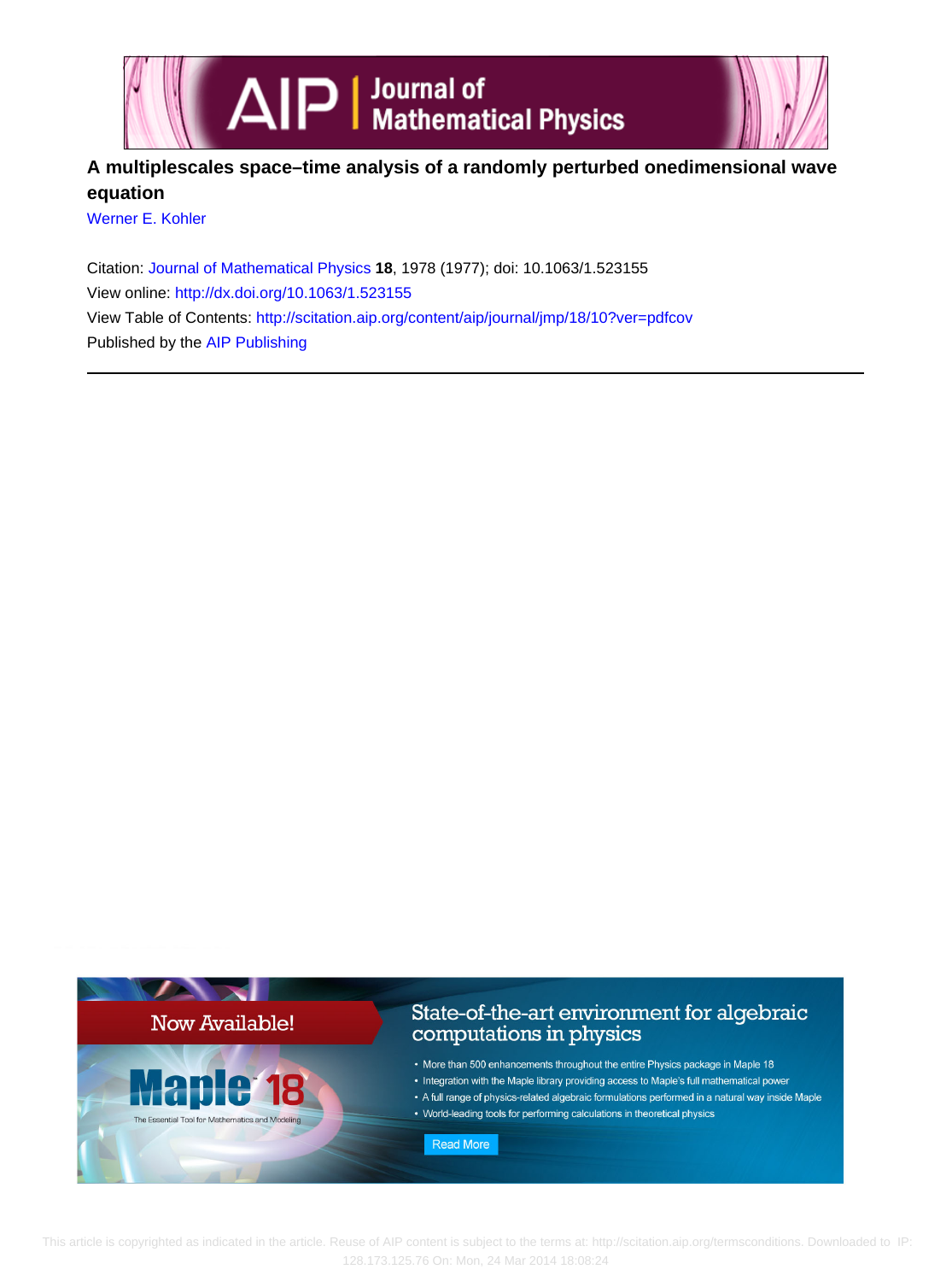# **A multiple-scales space-time analysis of a randomly**  perturbed one-dimensional wave equation<sup>a)</sup>

Werner E. Kohler

*Department of Mathematics, Virginia Polytechnic Institute and State University, Blacksburg, Virginia 24061*  (Received 23 March 1977)

An initial value problem for one-dimensional wave propagation is considered; the medium is assumed to be randomly perturbed as a function of both space and time. The stochastic perturbation theory of Papanicolaou and Keller [SIAM J. Appl. Math. 21, 287 (1971)] is applied directly in the space-time regime to derive transport equations for the first and second moments of the solution. These equations are solved in special cases.

#### **I. INTRODUCTION**

The problem of characterizing long-range acoustic transmission in the ocean is essentially that of understanding the dynamics of wave propagation in a medium subjected to small random spatial and temporal perturbations. While the ocean problem is further complicated by a deterministic sound-speed profile (forming the SOF AR channel) and randomly irregular boundaries, understanding the effects of the medium itself represents a necessary prerequisite.

In this paper, a *model problem* involving one-dimensional wave propagation is considered. The properties of the medium are assumed to be randomly perturbed in both space and time. The stochastic perturbation theory of Papanicolaou and Keller<sup>1</sup> is applied directly in space-time; transport equations for the first and second moments of the solution emerge as necessary relations for the suppression of secular growth in the two characteristic directions of the unperturbed wave operator.

Dealing with the problem directly in space-time permits us to study the evolution of wavepackets in a spatially and temporally fluctuating environment. Fourier transforms are used, but only after the formal stochastic asymptotic analysis is complete. Only the infinite spatial domain is considered; however, the formalism can be developed as well for the semi-infinite spatial domain. It is hoped that subsequent analytis of this latter problem will provide insights into the nature of the boundary conditions that must accompany the limiting transport equations in cases (like the ocean) where boundaries exist. **A nulle college to the control one-dimensional control of a randomly perturbed one-dimensional control of a randomly perturbed one-dimensional control of a randomly perturbed one-dimensional control of a randomly perturb** 

In Sec. II the asymptotic formalism is developed while equations for the first moment of the solution are derived in Sec. III. In Sec. IV similar equations are derived for the second moment (i.e., the mutual coherence function). Sec. V deals with a specific example.

#### **II. DEVELOPMENT OF THE FORMALISM**

The initial value problem that we shall consider is the following:

$$
\frac{\partial^2}{\partial x^2} u(x, t, \omega, \epsilon) - \frac{\partial}{\partial t} \left( \overline{c}^{-2}(x, t, \omega, \epsilon) \frac{\partial}{\partial t} u(x, t, \omega, \epsilon) \right) = 0,
$$
  

$$
-\infty < x < \infty, \quad t > 0
$$
 (1)

$$
u(x, 0, \omega, \epsilon) = f(x), \quad \frac{\partial u}{\partial t}(x, 0, \omega, \epsilon) = g(x), \quad -\infty < x < \infty \tag{2}
$$

where  $\epsilon$  is a small real parameter and  $\omega$  is an element of some underlying probability space. We assume that

$$
\overline{c}^{-2}(x, t, \omega, \epsilon) = c^{-2}(1 + \epsilon \mu(x, t, \omega)), \qquad (3)
$$

i.e., the sum of a constant and a small randomly fluctuating quantity. The random field  $\mu$  is assumed to be a zero mean wide-sense stationary function of both space and time; consequently, we have

$$
\langle \mu(x, t, \omega) \rangle = 0,
$$
  
\n
$$
\langle \mu(x, t, \omega) \mu(x', t', \omega) \rangle = R(x - x', t - t'),
$$
  
\n
$$
-\infty < x, x' < \infty, 0 \le t, t' < \infty,
$$
 (4)

where  $\langle \cdot \rangle$  denotes expectation, i.e., integration with respect to the underlying probability measure. We shall further assume that the random field  $\mu$  is mixing (Ref. 2) in the sense that as the space-time separation of  $(x_1, t_1)$  and  $(x_2, t_2)$  tends to infinity, the random variables  $\mu(x_1, t_1, \omega)$  and  $\mu(x_2, t_2, \omega)$  become asymptotically independent.

We are ultimately interested in  $\langle u(x, t, \omega, \epsilon) \rangle$  and  $\langle u(x, t, \omega, \epsilon)u(x', t', \omega, \epsilon) \rangle$  in the asymptotic limit where  $\epsilon \to 0$  but where the space-time propagation paths (i.e., distances along the characteristics) tend to infinity. Prior work (Refs. 1, 2) has shown that since  $\langle \mu \rangle = 0$ , interesting probabilistic effects will energe on  $\epsilon^{-2}$  scales. Accordingly, we introduce the following slow spatial and temporal variables:

$$
\xi \equiv \epsilon^2 x, \quad \tau \equiv \epsilon^2 t \tag{5}
$$

and view the solution *u* as a function of  $x, t, \xi, \tau, \epsilon, \omega$ . The differential operators transform as follows:

1978 Journal of Mathematical Physics, Vol. 18, No. 10, October 1977

Copyright © 1977 American Institute of Physics 1978

a)Research supported by the Office of Naval Research under contract No. NOOOI4-76-C-0056. The research reported in this paper was initiated at the 1976 Applied Mathematics Summer Institute; this institute was supported by the Office of Naval Research under contract No. NOOOI4-75-C-0921.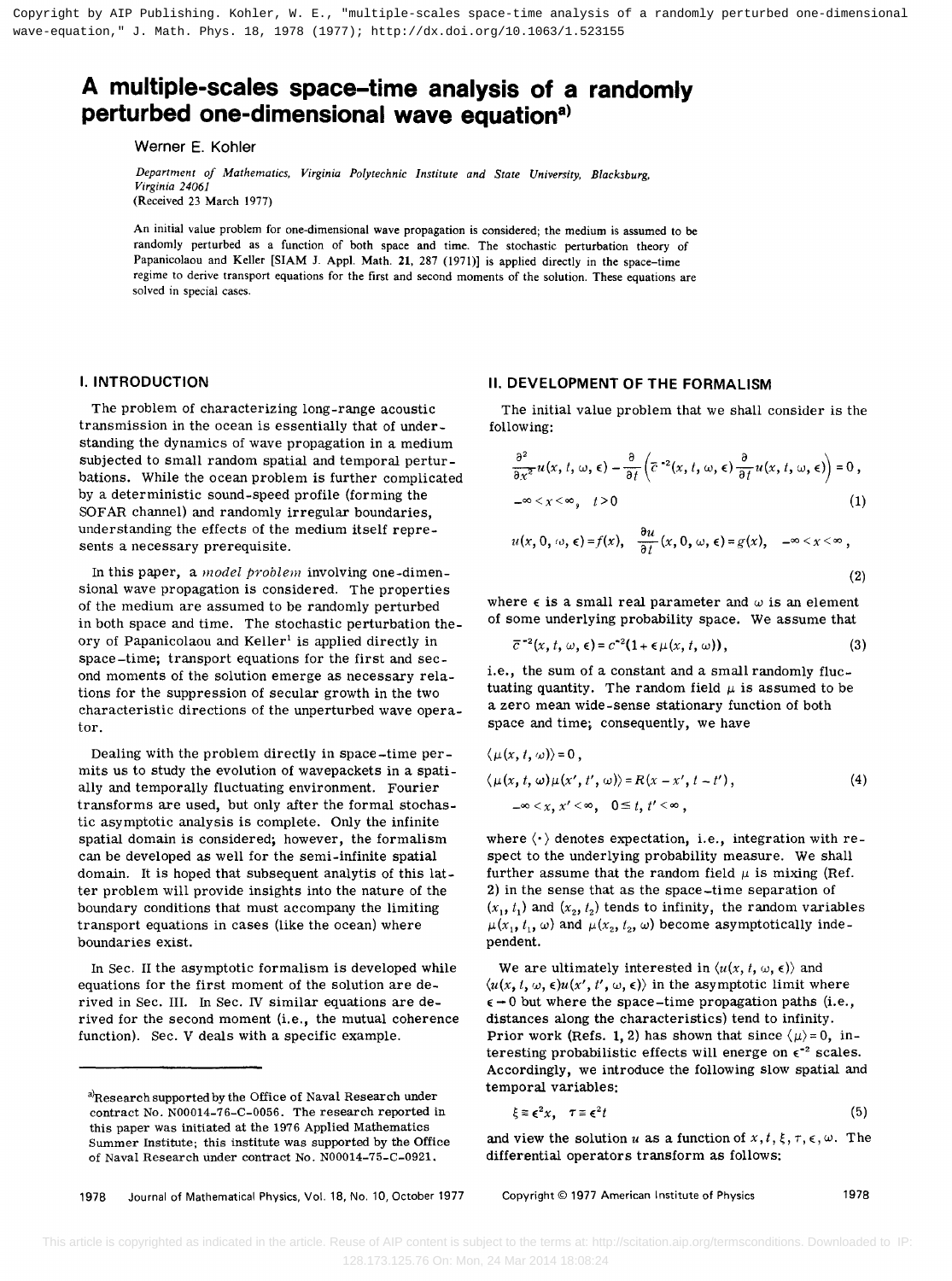$$
\frac{\partial}{\partial x} - \frac{\partial}{\partial x} + \epsilon^2 \frac{\partial}{\partial \xi}, \quad \frac{\partial}{\partial t} - \frac{\partial}{\partial t} + \epsilon^2 \frac{\partial}{\partial \tau}
$$
(6)

and Eqs. (1) and (2) become

$$
\left(\frac{\partial^2}{\partial x^2} + 2\epsilon^2 \frac{\partial^2}{\partial x \partial \xi} + \epsilon^4 \frac{\partial^2}{\partial \xi^2}\right) u(x, t, \xi, \tau, \omega, \epsilon) - \left(\frac{\partial}{\partial t} + \epsilon^2 \frac{\partial}{\partial \tau}\right)
$$

$$
\times \left[c^{-2}(1 + \epsilon \mu(x, t, \omega))\left(\frac{\partial}{\partial t} + \epsilon^2 \frac{\partial}{\partial \tau}\right) u(x, t, \xi, \tau, \omega, \epsilon)\right]
$$

$$
\equiv \left(\sum_{n=0}^4 \epsilon^n \mathcal{L}_n\right) u = 0, \tag{7}
$$

 $u(x, 0, \xi, 0, \omega, \epsilon) = f(x)$ ,

(8)  
\n
$$
\frac{\partial}{\partial t} u(x, 0, \xi, 0, \omega, \epsilon) + \epsilon^2 \frac{\partial}{\partial \tau} u(x, 0, \xi, 0, \omega, \epsilon) = g(x).
$$

In particular:

$$
\mathcal{L}_0 = \frac{\partial^2}{\partial x^2} - c^{-2} \frac{\partial^2}{\partial t^2} ,
$$
\n
$$
\mathcal{L}_1 = -c^{-2} \frac{\partial}{\partial t} \left( \mu(x, t, \omega) \frac{\partial}{\partial t} (\cdot) \right) ,
$$
\n
$$
\mathcal{L}_2 = 2 \left( \frac{\partial^2}{\partial x \partial \xi} - c^{-2} \frac{\partial^2}{\partial t \partial \tau} \right) .
$$
\n(9)

The solution u is expanded in a power series in  $\epsilon$ ,

$$
u(x, t, \xi, \tau, \omega, \epsilon) \equiv \sum_{n=0}^{\infty} \epsilon^n u_n(x, t, \xi, \tau, \omega).
$$
 (10)

When  $(10)$  is substituted into  $(7)$ ,  $(8)$  and coefficients of the same power of  $\epsilon$  are equated, we obtain the following hierarchy of problems:

(i) 
$$
\mathcal{L}_0 u_0 = 0
$$
,  $u_0(x, 0, \xi, 0) = f(x)$ ,  $\frac{\partial}{\partial t} u_0(x, 0, \xi, 0) = g(x)$ ,  
\n(ii)  $\mathcal{L}_0 u_1 = -\mathcal{L}_1 u_0$ ,  $u_1(x, 0, \xi, 0, \omega) = 0$ ,  
\n $\frac{\partial}{\partial t} u_1(x, 0, \xi, 0, \omega) = 0$ ,  
\n(iii)  $\mathcal{L}_0 u_2 = -\mathcal{L}_1 u_1 - \mathcal{L}_2 u_0$ ,  $u_2(x, 0, \xi, 0, \omega) = 0$ ,  
\n $\frac{\partial}{\partial t} u_2(x, 0, \xi, 0, \omega) = -\frac{\partial}{\partial t} u_0(x, 0, \xi, 0)$ , (11)

Stochastic effects in the actual solution gradually build up over long space-time propagation paths. Because of the assumed mixing property of the random field, the solution becomes essentially independent of the random field contained in any given space-time correlation cell. The stochastic perturbation formalism incorporates these features in the sense that computationally  $u_0$  is a deterministic quantity and yet its dependence upon the slow variables  $\xi$  and  $\tau$  will ultimately be dictated by properties of the random field.

The  $u_0$  problem is solved by imposing the initial conditions upon the D' Alembert general solution; we obtain

$$
u_0(x, t, \xi, \tau) = v_1(\xi, \tau, x - ct) + v_2(\xi, \tau, x + ct)
$$
 (12)

1979 J. Math. Phys., Vol. 18, No. 10, October 1977

with

$$
v_1(\xi, 0, x - ct) = \frac{1}{2}f(x - ct) - \frac{1}{2c} \int_{-\infty}^{x - ct} g(\lambda) d\lambda,
$$
  
\n
$$
v_2(\xi, 0, x + ct) = \frac{1}{2}f(x + ct) + \frac{1}{2c} \int_{-\infty}^{x + ct} g(\lambda) d\lambda.
$$
 (13)

Equations (13) will essentially provide the initial conditions for the resulting  $\xi\tau$ -transport equations. The equations themselves will emerge from the need to suppress secular growth in the expression for  $\langle u_{\gamma} \rangle$ .

We now solve the  $u_1$  problem [cf. (11ii)], imposing the more stringent initial conditions  $u_1(x, 0, \xi, \tau, \omega) = (\partial x)^T$  $\partial t/u_1(x, 0, \xi, \tau, \omega) = 0$  ( $\tau \ge 0$ ). Using Duhamel's Method<sup>3</sup> we obtain

$$
u_1(x, t, \xi, \tau, \omega)
$$
  
= 
$$
-\frac{1}{2c} \int_0^t \int_{x-c(t-s)}^{x+c(t-s)} \frac{\partial}{\partial s} \left( \mu(\lambda, s, \omega) \frac{\partial}{\partial s} u_0(\lambda, s, \xi, \tau) \right) d\lambda ds ,
$$
 (14)

where  $u_0$  is given by (12). In solving the  $u_2$  problem (lliii) we again impose the more stringent initial conditions  $u_2(x, 0, \xi, \tau) = 0$ ,  $(\partial/\partial t)u_2(x, 0, \xi, \tau) = -(\partial/\partial \tau)u_0(x, 0, \xi, \tau)$  $\xi, \tau$ ). Then, using superposition and Duhamel's Method, we obtain

$$
u_2(x, t, \xi, \tau, \omega)
$$
  
=  $-\frac{1}{2c} \int_0^{\tau} \int_{x-c(t-s)}^{x+c(t-s)} \left[ \frac{\partial}{\partial s} \left( \mu(\lambda, s, \omega) \frac{\partial}{\partial s} u_1(\lambda, s, \xi, \tau, \omega) \right) \right]$   
 $-2 \left( c^2 \frac{\partial^2}{\partial \xi \partial \lambda} - \frac{\partial^2}{\partial \tau \partial s} \right) u_0(\lambda, s, \xi, \tau) \right] d\lambda ds$   
 $- \frac{1}{2c} \int_{x-ct}^{x+ct} \frac{\partial}{\partial \tau} u_0(\lambda, 0, \xi, \tau) d\lambda.$  (15)

#### **III. EQUATIONS FOR THE FIRST MOMENT**

In this section we shall derive equations of evolution for  $v_1$  and  $v_2$  (as functions of  $\xi$  and  $\tau$ ). Taking expected values of the terms in (10), we have

$$
\langle u \rangle = u_0 + \epsilon \langle u_1 \rangle + \epsilon^2 \langle u_2 \rangle + \cdots \tag{16}
$$

Recall that  $u_0$  is a deterministic quantity. Therefore, noting (14) and the fact that  $\langle \mu \rangle = 0$ , a formal exchange of operations leads to  $\langle u_1 \rangle = 0$ . Therefore,  $\langle u \rangle = u_0 + \epsilon^2 \langle u_2 \rangle + \cdots$ . An examination of the terms comprising  $\langle u_2 \rangle$  will reveal that some terms grow secularly with  $t$ ; suppression of this growth, which is required to make the correction  $\epsilon^2 \langle u_2 \rangle$  truly small on  $O(1)$  $\xi\tau$  scales, will also determine the equations of evolution for  $v_1$  and  $v_2$  (i.e.,  $u_0$ ).

We are basically interested in the evolution of wavepackets in a statistically fluctuating environment. Thus we are tacitly assuming the initial data  $f$  and  $g$  to be such that  $v_i(\xi, 0, x)$ ,  $i = 1, 2$ , are suitably smooth with (essentially) compact support in *x.* [As (13) indicates,  $v_i(\xi, 0, x)$ , i=1,2, are actually independent of  $\xi$ . In the absence of random fluctuations,  $v_1$  and  $v_2$  would propagate undistorted along the characteristics. In the presence of a spatially and temporally fluctuating medium,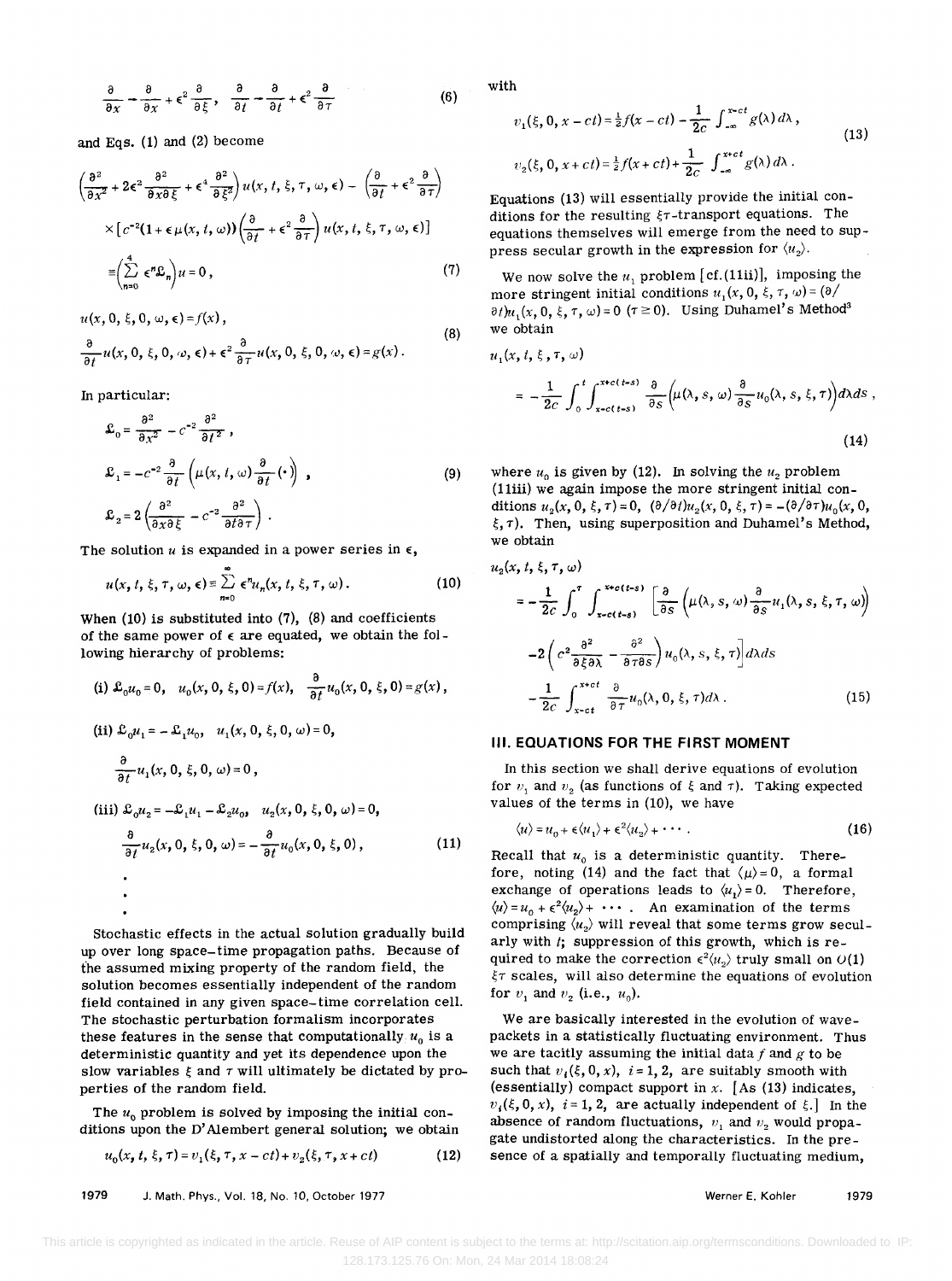however, the packets will become distorted and could also conceivably grow in strength (having energy "pumped in" by the medium) as they evolve. We shall assume, however, that any such accrual of energy occurs, on the average, at a sufficiently slow rate. Specifically, we shall assume that

$$
\lim_{t \to \infty} \frac{1}{t} \int_{x-ct}^{x+ct} |v_i(\xi, \tau, \lambda)| d\lambda = 0, \quad i = 1, 2
$$
 (17)

uniformly in  $\xi, \tau, x$ . We shall also assume that similar averages of various partial derivatives of  $v_1$  and  $v_2$ vanish in the limit as  $1 + \infty$ .

Consider  $\langle u_2 \rangle$ , where  $u_2$  is given by (15). Noting (12)

the latter portion can be expressed as  
\n
$$
\frac{1}{c} \int_0^t \int_{x-c(t+s)}^{x+c(t+s)} \left( c^2 \frac{\partial^2}{\partial \xi \partial \lambda} - \frac{\partial^2}{\partial \tau \partial s} \right) u_0(\lambda, s, \xi, \tau) d\lambda ds
$$
\n
$$
- \frac{1}{2c} \int_{x-ct}^{x+ct} \frac{\partial}{\partial \tau} u_0(\lambda, 0, \xi, \tau) d\lambda
$$
\n
$$
= i \left[ - \left( \frac{\partial}{\partial \tau} - c \frac{\partial}{\partial \xi} \right) v_1(\xi, \tau, x - ct) - \left( \frac{\partial}{\partial \tau} - c \frac{\partial}{\partial \xi} \right) v_2(\xi, \tau, x + ct) + \frac{1}{2t} \int_{x-ct}^{x+ct} \left( \frac{\partial}{\partial \xi} v_1(\xi, \tau, \lambda) - \frac{\partial}{\partial \xi} v_2(\xi, \tau, \lambda) \right) d\lambda \right].
$$
\n(18)

In the context of our assumptions, the last term on the right-hand side of (IS) will not contribute to secular growth in  $t$ . The remainder of (15) is evaluated using the expression for  $u_1$  given by (14). For brevity, let  $\partial_i$ denote partial differentiation with respect to the ith argument. Then the expression for  $u_1$  given by (14). For brevity, let  $\partial_i$ <br>denote partial differentiation with respect to the *i*th ar-<br>gument. Then<br> $-\frac{1}{2c} \int_0^t \int_{x-ct-s}^{x+ct(s)} \left\langle \frac{\partial}{\partial s} \left( \mu(\lambda, s, \omega) \frac{\partial}{\partial s} u_1(\lambda, s, \xi, \tau, \omega) \right)$ 

$$
-\frac{1}{2c} \int_0^t \int_{x-ct-s}^{x+ct+s} \left( \frac{\partial}{\partial s} \left( \mu(\lambda, s, \omega) \frac{\partial}{\partial s} u_1(\lambda, s, \xi, \tau, \omega) \right) d\lambda ds
$$
  
\n
$$
= t \left[ \frac{1}{8c^2 i} \int_0^{2ct-s} \left[ c^2 R(-\sigma, c^{-1}\sigma) (\partial_{33}^2 v_1(\xi, \tau, 2\sigma + x - ct) + \partial_{33}^2 v_2(\xi, \tau, \sigma + \eta + x - ct) + \partial_{33}^2 v_1(\xi, \tau, \sigma - \eta + x + ct) + \partial_{33}^2 v_2(\xi, \tau, x + ct) \right] - c \partial_2 R(-\sigma, c^{-1}\sigma) (-\partial_3 v_1(\xi, \tau, 2\sigma + x - ct) + \partial_3 v_2(\xi, \tau, \sigma + \eta + x - ct) - \partial_3 v_1(\xi, \tau, \sigma - \eta + x + ct) + \partial_3 v_2(\xi, \tau, x + ct) + c^2 R(\sigma, c^{-1}\sigma) (\partial_{33}^2 v_1(\xi, \tau, x - ct) + \partial_{33}^2 v_2(\xi, \tau, \eta - \sigma + \eta + x + ct) + \partial_{33}^2 v_1(\xi, \tau, -\sigma - \eta + x + ct) + \partial_{33}^2 v_2(\xi, \tau, -2\sigma + x + ct)) - c \partial_2 R(\sigma, c^{-1}\sigma) \times (-\partial_3 v_1(\xi, \tau, x - ct) + \partial_3 v_2(\xi, \tau, \eta - \sigma + x - ct) - \partial_3 v_1(\xi, \tau, -\eta - \sigma + x + ct) + \partial_3 v_2(\xi, \tau, \eta - \sigma + x + ct) + \partial_3 v_2(\xi, \tau, -2\sigma + x + ct) + \partial_3 v_2(\xi, \tau, -2\sigma + x + ct) + \partial_3 v_2(\xi, \tau, -2\sigma + x + ct) + \partial_3 v_2(\xi, \tau, -2\sigma + x + ct) + \partial_3 v_2(\xi, \tau, -2\sigma + x + ct) + \partial_3 v_2(\xi, \tau, -2\sigma + x + ct) + \partial_3 v_2(\xi, \tau, -2\sigma + x + ct) + \partial_3 v_2(\xi, \tau,
$$

Note that  $R(\pm\sigma, c^{-1}\sigma)$  corresponds to correlations along the two characteristic directions. We shall assume that both R and  $\partial_2 R$  decrease rapidly as a function of  $\sigma$  in the sense that

$$
\int_0^\infty \left[ R(\pm \sigma, c^{-1} \sigma) + \left| \partial_2 R(\pm \sigma, c^{-1} \sigma) \right| \right] \sigma^n d\sigma < \infty \tag{20}
$$

for  $n = 0, 1$ . In view of assumptions (17) and similar as-

1980 J. Math. Phys., Vol. 18. No. 10, October 1977

sumptions for the partial derivatives, contributions to the secular term will arise from those portions of the integrand of (19) which are independent of  $\eta$ . For brevity of notation, let

$$
\alpha = x - ct, \quad \beta = x + ct. \tag{21}
$$

Combining the secular terms in (19) with those of (18), we observe that

$$
\left(\frac{\partial}{\partial \tau} + c \frac{\partial}{\partial \xi}\right) v_1(\xi, \tau, \alpha) - \left(\frac{\partial}{\partial \tau} - c \frac{\partial}{\partial \xi}\right) v_2(\xi, \tau, \beta)
$$
  
+ 
$$
\frac{c}{4} \int_0^{2ct} R(-\sigma, c^{-1}\sigma) \partial_{33}^2 v_1(\xi, \tau, 2\sigma + \alpha) d\sigma
$$
  
+ 
$$
\frac{1}{4} \int_0^{2ct} \partial_2 R(-\sigma, c^{-1}\sigma) \partial_3 v_1(\xi, \tau, 2\sigma + \alpha) d\sigma
$$
  
+ 
$$
\frac{c}{4} \partial_{33}^2 v_1(\xi, \tau, \alpha) \int_0^{2ct} R(\sigma, c^{-1}\sigma) d\sigma
$$
  
+ 
$$
\frac{1}{4} \partial_3 v_1(\xi, \tau, \alpha) \int_0^{2ct} \partial_2 R(\sigma, c^{-1}\sigma) d\sigma
$$
  
+ 
$$
\frac{c}{4} \partial_{33}^2 v_2(\xi, \tau, \beta) \int_0^{2ct} R(-\sigma, c^{-1}\sigma) d\sigma
$$
  
- 
$$
\frac{1}{4} \partial_3 v_2(\xi, \tau, \beta) \int_0^{2ct} \partial_2 R(-\sigma, c^{-1}\sigma) d\sigma
$$
  
+ 
$$
\frac{c}{4} \int_0^{2ct} R(\sigma, c^{-1}\sigma) \partial_{33}^2 v_2(\xi, \tau, -2\sigma + \beta) d\sigma
$$
  
- 
$$
\frac{1}{4} \int_0^{2ct} \partial_2 R(\sigma, c^{-1}\sigma) \partial_3 v_2(\xi, \tau, -2\sigma + \beta) d\sigma
$$
(22)

must necessarily vanish as  $t \to \infty$  if  $\epsilon^2 \langle u_2 \rangle$  is to be genuinely small on  $O(1)$   $\xi \tau$  scales. Recall that we have tacitly assumed initial data corresponding to wavepacket propagation. In the absence of random fluctuations, an initial localized disturbance would split into forward and backward propagating components; these components, in turn, would propagate undistorted along the characteristics.

In the randomly perturbed case, we shall assume that the same gross qualitative features exist, i.e., that the support of  $v_i$  is concentrated on a family of characteristics  $x - ct = \alpha$  = const while the support of  $v<sub>2</sub>$  remains concentrated on a family of characteristics  $x + ct = \beta$ = const. Thus, while the packets may be distorted, smeared or otherwise affected by the random fluctuations, we assume that these fluctuations have not totally obliterated the packets.

Suppression of the secular term (22) as  $t \rightarrow \infty$  reduces, therefore, to the suppression of secular growth in the two characteristic directions. Setting  $\alpha \equiv$  const and letting  $t \rightarrow \infty$ , we obtain the equation

$$
\begin{split}\n&\left(\frac{\partial}{\partial \tau} + c \frac{\partial}{\partial \xi}\right) v_1(\xi, \tau, \alpha) \\
&= \frac{c}{4} \int_0^\infty R(-\sigma, c^{-1}\sigma) \frac{\partial^2}{\partial \alpha^2} v_1(\xi, \tau, 2\sigma + \alpha) d\sigma \\
&+ \frac{1}{4} \int_0^\infty \partial_2 R(-\sigma, c^{-1}\sigma) \frac{\partial}{\partial \alpha} v_1(\xi, \tau, 2\sigma + \alpha) d\sigma \\
&+ \frac{c}{4} \frac{\partial^2}{\partial \alpha^2} v_1(\xi, \tau, \alpha) \int_0^\infty R(\sigma, c^{-1}\sigma) d\sigma \\
&+ \frac{1}{4} \frac{\partial}{\partial \alpha} v_1(\xi, \tau, \alpha) \int_0^\infty \partial_2 R(\sigma, c^{-1}\sigma) d\sigma.\n\end{split}
$$
(23a)

Werner E. Kohler 1980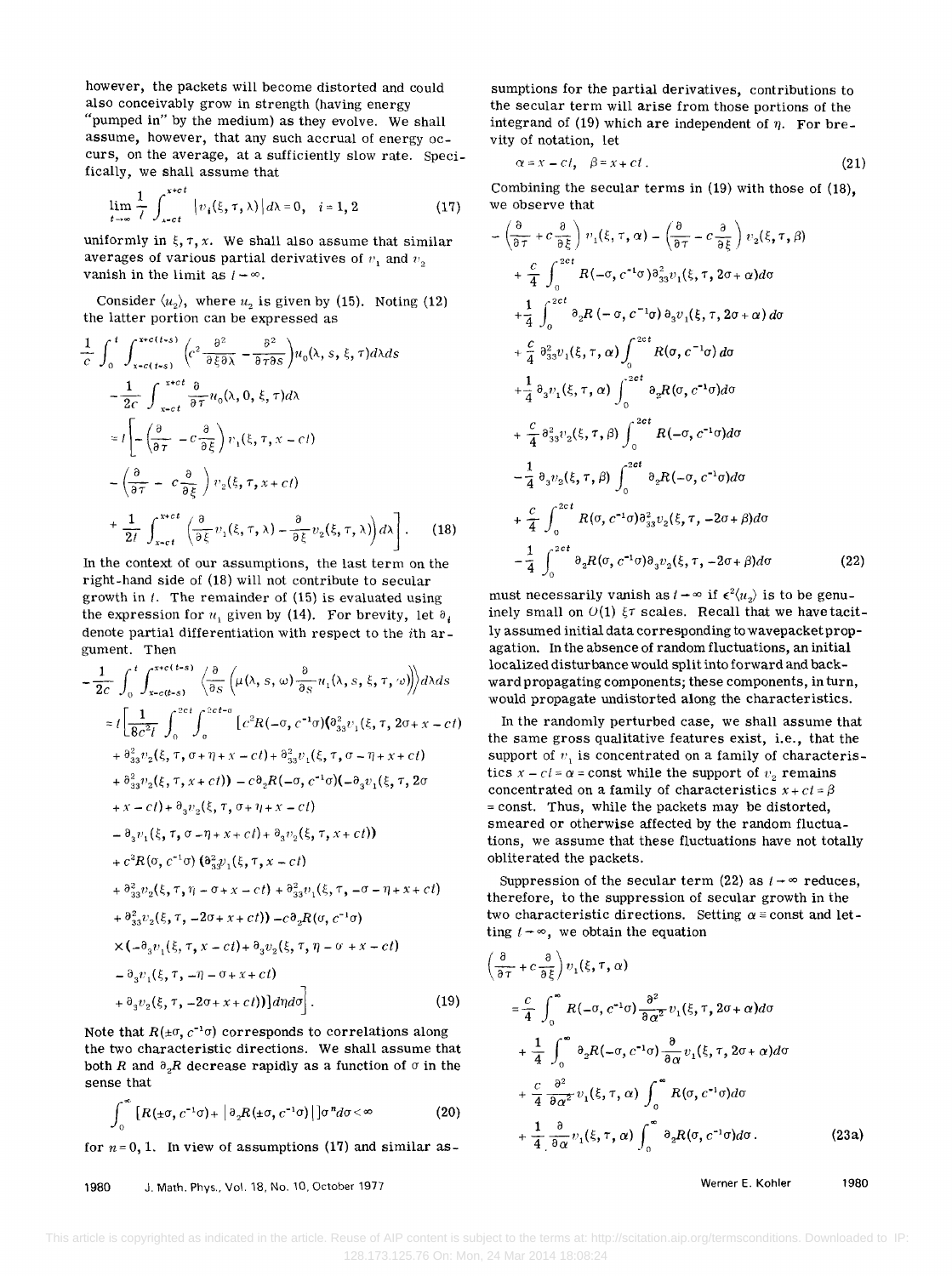The partial derivatives with respect to the third argument have been interpreted as partial derivatives with respect to  $\alpha$ . Since  $\beta = \alpha + 2ct$ , taking the limit  $t \rightarrow \infty$ along a family of characteristics  $\alpha$  = const will suppress the  $v<sub>2</sub>$  terms in (22); we are assuming that  $v<sub>2</sub>$  and its various partial derivatives with respect to  $\beta$  vanish as  $\beta \rightarrow \infty$ . [This added assumption is similar but more restrictive than the ones made in (17).]

Setting  $\beta$  = const (so that  $\alpha = \beta - 2ct$ ) and letting  $t \rightarrow \infty$ . we obtain the second equation,

$$
\left(\frac{\partial}{\partial \tau} - c \frac{\partial}{\partial \xi}\right) v_2(\xi, \tau, \beta)
$$
\n
$$
= \frac{c}{4} \frac{\partial^2}{\partial \beta^2} v_2(\xi, \tau, \beta) \int_0^\infty R(-\sigma, c^{-1}\sigma) d\sigma
$$
\n
$$
- \frac{1}{4} \frac{\partial}{\partial \beta} v_2(\xi, \tau, \beta) \int_0^\infty \partial_2 R(-\sigma, c^{-1}\sigma) d\sigma
$$
\n
$$
+ \frac{c}{4} \int_0^\infty R(\sigma, c^{-1}\sigma) \frac{\partial^2}{\partial \beta^2} v_2(\xi, \tau, -2\sigma + \beta) d\sigma
$$
\n
$$
- \frac{1}{4} \int_0^\infty \partial_2 R(\sigma, c^{-1}\sigma) \frac{\partial}{\partial \beta} v_2(\xi, \tau, -2\sigma + \beta) d\sigma. \tag{23b}
$$

Together with Eq. (23), we have initial conditions (13), which can be recast as

$$
v_1(\xi, 0, \alpha) = \frac{1}{2} f(\alpha) - \frac{1}{2c} \int_{-\infty}^{\alpha} g(s) ds,
$$
 (24a)

$$
v_2(\xi, 0, \beta) = \frac{1}{2} f(\beta) + \frac{1}{2c} \int_{-\infty}^{\beta} g(s) ds .
$$
 (24b)

Both  $\alpha$  and  $\beta$  range from  $-\infty$  to  $+\infty$  as *x* and *t* vary over the half-plane  $-\infty < x < \infty$ ,  $t \ge 0$ . Introducing Fourier transforms greatly simplifies problems  $(23)$  and  $(24)$ . Define

$$
\hat{v}_i(\xi,\tau,\gamma) \equiv \frac{1}{(2\pi)^{1/2}} \int_{-\infty}^{\infty} v_i(\xi,\tau,z) e^{-i\tau z} dz, \quad i = 1, 2. \tag{25}
$$

Then, (23) and (24) transform into the following pair of first order Cauchy problems:

$$
\left(\frac{\partial}{\partial \tau} + c \frac{\partial}{\partial \xi}\right) \hat{v}_1(\xi, \tau, \gamma) = -\Gamma_1(\gamma)\hat{v}_1(\xi, \tau, \gamma) ,
$$
\n
$$
-\infty < \xi < \infty, \quad \tau \ge 0, \quad -\infty < \gamma < \infty
$$
\n(26)

$$
\Gamma_1(\gamma) = \frac{c\gamma^2}{4} \int_0^\infty R(-\sigma, c^{-1}\sigma)e^{i2\gamma\sigma}d\sigma + \frac{c\gamma^2}{4} \int_0^\infty R(\sigma, c^{-1}\sigma)d\sigma
$$

$$
-\frac{i\gamma}{4} \int_0^\infty \partial_2 R(-\sigma, c^{-1}\sigma)e^{i2\gamma\sigma}d\sigma - \frac{i\gamma}{4} \int_0^\infty \partial_2 R(\sigma, c^{-1}\sigma)d\sigma,
$$

$$
\left(\frac{\partial}{\partial \tau} - c \frac{\partial}{\partial \xi}\right) \hat{v}_2(\xi, \tau, \gamma) = -\Gamma_2(\gamma) \hat{v}_2(\xi, \tau, \gamma),
$$
\n
$$
-\infty \le \xi \le \infty, \quad \tau \ge 0 \quad -\infty \le \gamma \le \infty \tag{27}
$$

$$
\Gamma_2(\gamma) \equiv \frac{c\gamma^2}{4} \int_0^\infty R(-\sigma, c^{-1}\sigma) d\sigma + \frac{c\gamma^2}{4} \int_0^\infty R(\sigma, c^{-1}\sigma) e^{-i2\gamma\sigma} d\sigma
$$

$$
+ \frac{i\gamma}{4} \int_0^\infty \partial_2 R(-\sigma, c^{-1}\sigma) d\sigma + \frac{i\gamma}{4} \int_0^\infty \partial_2 R(\sigma, c^{-1}\sigma) e^{-i2\gamma\sigma} d\sigma
$$

where the initial data  $\hat{v}_i(\xi, 0, \gamma)$ ,  $i = 1, 2$ , are obtained by

1981 J. Math. Phys., Vol. 18, No. 10, *October 1977* 

the Fourier transformation of Eq. (24). Note that the initial data is actually independent of  $\xi$ ; to make this point explicit, we shall set  $\hat{v}_i(\xi, 0, \gamma) \equiv \Phi_i(\gamma)$ ,  $i = 1, 2$ . Then, the solutions of (26) and (27) are

$$
\hat{v}_i(\xi, \tau, \gamma) = \Phi_i(\gamma) \exp[-\Gamma_i(\gamma)\tau], \quad i = 1, 2. \tag{28}
$$

The desired functions  $v_1(\xi, \tau, \alpha)$  and  $v_2(\xi, \tau, \beta)$  must then be determined by inverse Fourier transformation.

We shall conclude this section by considering an idealized special case for which the computations are particularly simple. Let

$$
f(x) = \frac{e^{-x^2/2K^2}}{(2\pi)^{1/2}K}, \quad g(x) = -c\frac{df}{dx}(x).
$$
 (29)

This choice of initial data corresponds to

$$
v_1(\xi, 0, \alpha) = f(\alpha), \quad v_2(\xi, 0, \beta) = 0.
$$
 (30)

Thus we consider the case of a right-propagating Gaussian pulse; in the absence of random fluctuations, this pulse would propagate undistorted. For simplicity, assume that the random field  $\mu$  is independent of time and spatially delta-correlated, i.e.,

$$
R(x - x', t - t') = S_0 \delta(x - x').
$$
 (31)

Then, the inverse Fourier transformation of expressions (28) for this example leads to

$$
v_1(\xi, \tau, x - ct) = \frac{\exp[-(x - ct)^2/2(\aleph^2 + \frac{1}{2}cS_0\tau)]}{(2\pi)^{1/2}(\aleph^2 + \frac{1}{2}cS_0\tau)^{1/2}},
$$
  
\n
$$
v_2(\xi, \tau, x + ct) = 0.
$$
 (32)

Therefore,

$$
\langle u(x, t, \omega, \epsilon) \rangle \sim \frac{\exp[-(x - ct)^2/2(\aleph^2 + \frac{1}{2} \epsilon^2 c S_0 t)]}{(2\pi)^{1/2} (\aleph^2 + \frac{1}{2} \epsilon^2 c S_0 t)^{1/2}}. \tag{33}
$$

### **IV. EQUATIONS FOR THE MUTUAL COHERENCE FUNCTION**

In this section we shall study the asymptotic behavior of  $\langle u(x_1, t_1, \omega, \epsilon) u(x_2, t_2, \omega, \epsilon) \rangle$ . We again introduce slow variables  $\xi_i, \tau_i, i = 1,2$ , and develop the solution at each space-time point in an  $\epsilon$  power series [cf.(10)]. For brevity, let  $u^{(1)}$  and  $u_n^{(1)}$  denote  $u(x_i, t_i, \xi_i, \tau_i, \omega, \epsilon)$  and  $u_n(x_i, t_i, \xi_i, \tau_i, \omega)$ , respectively (where  $i = 1, 2$  and  $n = 0, 1$ ,  $2, \cdots$ ). Then

$$
u^{(1)}u^{(2)} = u_0^{(1)}u_0^{(2)} + \epsilon (u_0^{(1)}u_1^{(2)} + u_1^{(1)}u_0^{(2)})
$$
  
+ 
$$
\epsilon^2 (u_0^{(1)}u_0^{(2)} + u_1^{(1)}u_1^{(2)} + u_2^{(1)}u_0^{(2)}) + \cdots
$$
 (34)

The product  $u_0^{(1)}u_0^{(2)}$  is computationally a deterministic quantity. Noting (14) we obtain

$$
\langle u^{(1)}u^{(2)}\rangle = u_0^{(1)}u_0^{(2)} + \epsilon^2 \langle u_0^{(1)}\langle u_2^{(2)}\rangle + \langle u_1^{(1)}u_1^{(2)}\rangle
$$
  
+  $\langle u_2^{(1)}\rangle u_0^{(2)}\rangle + \cdots$  (35)

Recall that we are essentially interested in the evolution of wavepackets in a random environment. Thus, the spatial and temporal offsets of interest, i.e.,

Werner E. Kohler 1981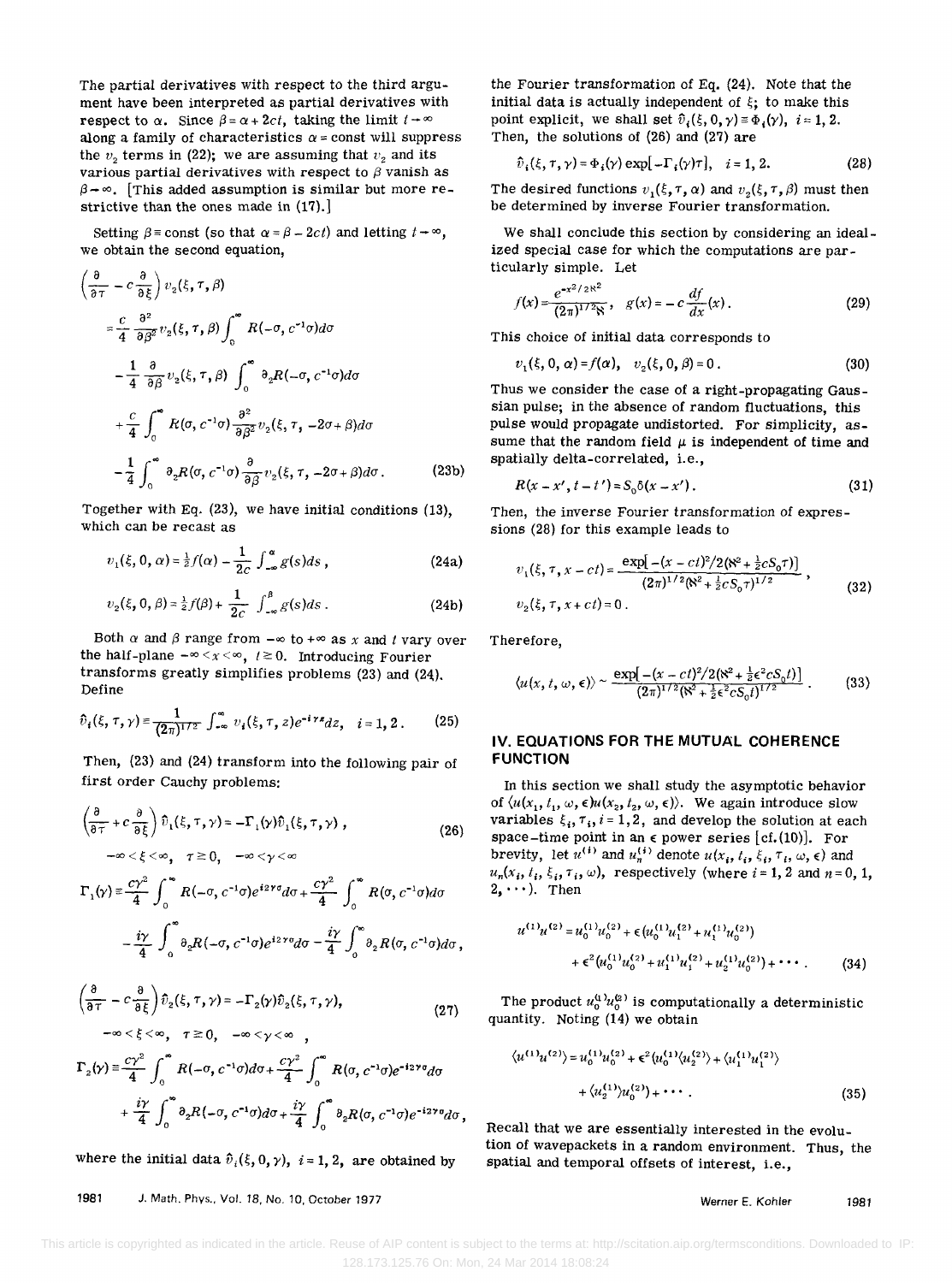$$
\Delta x \equiv x_1 - x_2, \quad \Delta t \equiv t_1 - t_2 \tag{36}
$$

 $-t$ 

will be  $O(1)$ , being limited basically by the support of the packet. Consequently, the case of interest will correspond to  $O(\epsilon^2)$  offsets in the slow variables  $\xi$  and  $\tau$ . Therefore, we shall be ultimately concerned (to leading order) with  $\xi_1 = \xi_2 \equiv \xi$  and  $\tau_1 = \tau_2 \equiv \tau$ .

Note that the consideration of the mutual coherence function involves a "cross-coupling" term  $\langle u_1^{(1)}u_1^{(2)}\rangle$  which will contribute to the ultimate equations of evolution. Let

$$
\alpha_{i} = x_{i} - ct_{i}, \quad \beta_{i} = x_{i} + ct_{i}, \quad i = 1, 2,
$$
  
\n
$$
X = \frac{1}{2}(x_{1} + x_{2}), \quad T = \frac{1}{2}(t_{1} + t_{2}).
$$
\n(37)

Again, we must identify the terms in the  $\epsilon^2$  coefficient of (35) which grow secularly as  $T \rightarrow \infty$ . Recall that the  $v_1(\xi_t, \tau_t, \alpha_t)$  terms have their support located near  $X - cT = \text{const}$  while the  $v_2(\xi_i, \tau_i, \beta_i)$  terms have their support in  $\beta$  located near  $X + cT = \text{const.}$  Therefore, as  $T \rightarrow \infty$ , two equations will emerge from the need to suppress secular growth along the two families of characteristics. Note that cross products of the form  $v_1(\xi_i, \tau_i, \alpha_i)v_2(\xi_j,$  $\tau_j$ ,  $\beta_j$ ),  $i, j = 1, 2$ , will tend to zero as *T* increases since the supports of the two terms forming the product become essentially disjoint.

Suppression of secular growth along the characteristic family  $\alpha$  = const necessitates the vanishing of

$$
-v_1(\xi_1, \tau_1, \alpha_1) \left(\frac{\partial}{\partial \tau_2} + c \frac{\partial}{\partial \xi_2}\right) v_1(\xi_2, \tau_2, \alpha_2) - v_1(\xi_2, \tau_2, \alpha_2)
$$
  
\n
$$
\times \left(\frac{\partial}{\partial \tau_1} + c \frac{\partial}{\partial \xi_1}\right) v_1(\xi_1, \tau_1, \alpha_1) + \frac{c}{4} \int_0^\infty R(-\sigma, c^{-1}\sigma)
$$
  
\n
$$
\times \left(v_1(\xi_1, \tau_1, \alpha_1) \frac{\partial^2}{\partial \alpha_2^2} v_1(\xi_2, \tau_2, 2\sigma + \alpha_2) + v_1(\xi_2, \tau_2, \alpha_2)\right)
$$
  
\n
$$
\times \frac{\partial^2}{\partial \alpha_1^2} v_1(\xi_1, \tau_1, 2\sigma + \alpha_1)\right) d\sigma
$$
  
\n
$$
+ \frac{1}{4} \int_0^\infty \partial_2 R(-\sigma, c^{-1}\sigma) \left(v_1(\xi_1, \tau_1, \alpha_1) \frac{\partial}{\partial \alpha_2} v_1(\xi_2, \tau_2, 2\sigma + \alpha_2)\right)
$$
  
\n
$$
+ v_1(\xi_2, \tau_2, \alpha_2) \frac{\partial}{\partial \alpha_1} v_1(\xi_1, \tau_1, 2\sigma + \alpha_1)\right) d\sigma
$$
  
\n
$$
+ \frac{c}{4} \left(v_1(\xi_1, \tau_1, \alpha_1) \frac{\partial^2}{\partial \alpha_2^2} v_1(\xi_2, \tau_2, \alpha_2) + v_1(\xi_2, \tau_2, \alpha_2)\right)
$$
  
\n
$$
\times \frac{\partial^2}{\partial \alpha_2^2} v_1(\xi_1, \tau_1, \alpha_1)\right) \int_0^\infty R(\sigma, c^{-1}\sigma) d\sigma + \frac{1}{4} \left(v_1(\xi_1, \tau_1, \alpha_1)\right)
$$
  
\n
$$
\times \int_0^\infty \partial_2 R(\sigma, c^{-1}\sigma) d\sigma + \frac{c}{4} \frac{\partial}{\partial \alpha_1} v_1(\xi_1, \tau_1, \alpha_1)
$$

Suppression of secular growth along the characteristic family  $\beta$  = const leads to the vanishing of

$$
v_{2}(\xi_{1}, \tau_{1}, \beta_{1}) \left( \frac{\partial}{\partial \tau_{2}} - c \frac{\partial}{\partial \xi_{2}} \right) v_{2}(\xi_{2}, \tau_{2}, \beta_{2}) - v_{2}(\xi_{2}, \tau_{2}, \beta_{2})
$$
  
\n
$$
\times \left( \frac{\partial}{\partial \tau_{1}} - c \frac{\partial}{\partial \xi_{1}} \right) v_{2}(\xi_{1}, \tau_{1}, \beta_{1}) + \frac{c}{4} \left( v_{2}(\xi_{1}, \tau_{1}, \beta_{1}) \frac{\partial^{2}}{\partial \beta_{2}^{2}} \right)
$$
  
\n
$$
\times v_{2}(\xi_{2}, \tau_{2}, \beta_{2}) + v_{2}(\xi_{2}, \tau_{2}, \beta_{2}) \frac{\partial^{2}}{\partial \beta_{1}^{2}} v_{2}(\xi_{1}, \tau_{1}, \beta_{1})
$$
  
\n
$$
\times \int_{0}^{\infty} R(-\sigma, c^{-1}\sigma) d\sigma - \frac{1}{4} \left( v_{2}(\xi_{1}, \tau_{1}, \beta_{1}) \frac{\partial}{\partial \beta_{2}} v_{2}(\xi_{2}, \tau_{2}, \beta_{2}) \right)
$$
  
\n
$$
+ v_{2}(\xi_{2}, \tau_{2}, \beta_{2}) \frac{\partial}{\partial \beta_{1}} v_{2}(\xi_{1}, \tau_{1}, \beta_{1}) \int_{0}^{\infty} \partial_{2} R(-\sigma, c^{-1}\sigma) d\sigma
$$
  
\n
$$
+ \frac{c}{4} \int_{0}^{\infty} R(\sigma, c^{-1}\sigma) \left( v_{2}(\xi_{1}, \tau_{1}, \beta_{1}) \frac{\partial^{2}}{\partial \beta_{2}} v_{2}(\xi_{2}, \tau_{2}, \beta_{2} - 2\sigma) \right)
$$
  
\n
$$
+ v_{2}(\xi_{2}, \tau_{2}, \beta_{2}) \frac{\partial^{2}}{\partial \beta_{1}^{2}} v_{2}(\xi_{1}, \tau_{1}, \beta_{1} - 2\sigma) \right) d\sigma
$$
  
\n
$$
- \frac{1}{4} \int_{0}^{\infty} \partial_{2} R(\sigma, c^{-1}\sigma) \left( v_{2}(\xi_{1}, \tau_{1}, \beta_{1}) \frac{\partial}{\partial \beta_{2}} v_{2}(\xi_{2}, \tau_{2},
$$

Recall that we are interested in the case where  $\xi_1 = \xi_2 = \xi$ and  $\tau_1 = \tau_2 \equiv \tau$ ; define

$$
w_1(\xi, \tau, \alpha_1, \alpha_2) \equiv v_1(\xi, \tau, \alpha_1) v_1(\xi, \tau, \alpha_2),
$$
  
\n
$$
w_2(\xi, \tau, \beta_1, \beta_2) \equiv v_2(\xi, \tau, \beta_1) v_2(\xi, \tau, \beta_2).
$$
 (40)

Then, (38) and (39) can be recast as the following equations for  $w_1$  and  $w_2$ :

$$
\frac{\partial}{\partial \tau} + c \frac{\partial}{\partial \xi} w_1(\xi, \tau, \alpha_1, \alpha_2)
$$
\n
$$
= \frac{c}{4} \int_0^\infty R(-\sigma, c^{-1}\sigma) \left( \frac{\partial^2}{\partial \alpha_1^2} w_1(\xi, \tau, 2\sigma + \alpha_1, \alpha_2) \right. \\ + \frac{\partial^2}{\partial \alpha_2^2} w_1(\xi, \tau, \alpha_1, 2\sigma + \alpha_2) d\sigma
$$
\n
$$
+ \frac{1}{4} \int_0^\infty \partial_2 R(-\sigma, c^{-1}\sigma) \left( \frac{\partial}{\partial \alpha_1} w_1(\xi, \tau, 2\sigma + \alpha_1, \alpha_2) \right. \\ + \frac{\partial}{\partial \alpha_2} w_1(\xi, \tau, \alpha_1, 2\sigma + \alpha_2) d\sigma
$$
\n
$$
+ \frac{c}{4} \left( \frac{\partial^2}{\partial \alpha_1^2} + \frac{\partial^2}{\partial \alpha_2^2} \right) w_1(\xi, \tau, \alpha_1, \alpha_2) \int_0^\infty R(\sigma, c^{-1}\sigma) d\sigma
$$
\n
$$
+ \frac{1}{4} \left( \frac{\partial}{\partial \alpha_1} + \frac{\partial}{\partial \alpha_2} \right) w_1(\xi, \tau, \alpha_1, \alpha_2) \int_0^\infty \partial_2 R(\sigma, c^{-1}\sigma) d\sigma
$$
\n
$$
+ \frac{c}{4} \frac{\partial^2}{\partial \alpha_1 \partial \alpha_2} w_1(\xi, \tau, \alpha_1, \alpha_2) \int_{-\infty}^\infty R(\sigma, c^{-1}(\sigma - \alpha_1 + \alpha_2)) d\sigma,
$$
\n(41)

Werner E. Kohler 1982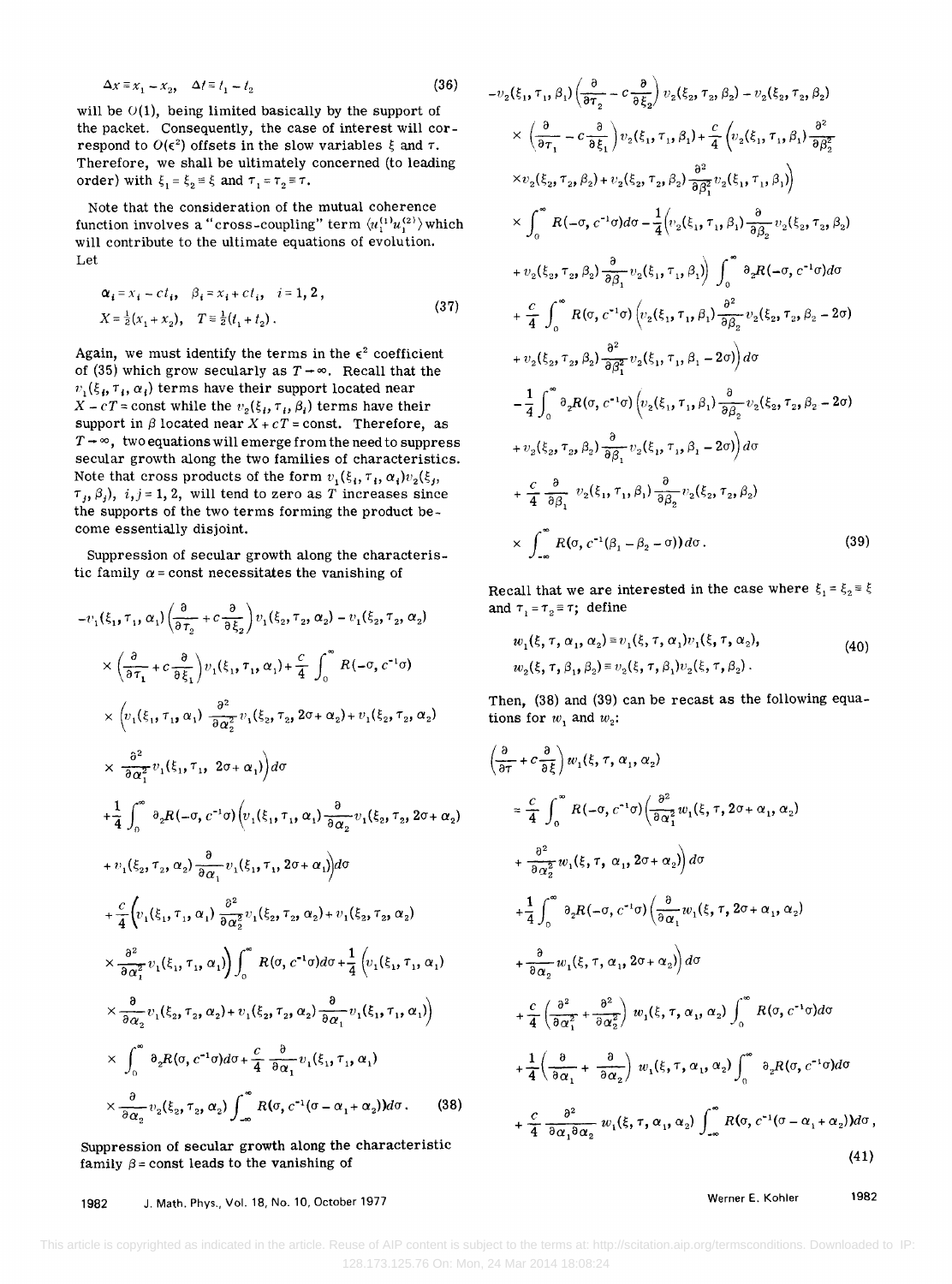$$
\frac{\partial}{\partial \tau} - \frac{c\partial}{\partial \xi} w_2(\xi, \tau, \beta_1, \beta_2)
$$
\n
$$
= \frac{c}{4} \left( \frac{\partial^2}{\partial \beta_1^2} + \frac{\partial^2}{\partial \beta_2^2} \right) w_2(\xi, \tau, \beta_1, \beta_2) \int_0^\infty R(-\sigma, c^{-1}\sigma) d\sigma
$$
\n
$$
- \frac{1}{4} \left( \frac{\partial}{\partial \beta_1} + \frac{\partial}{\partial \beta_2} \right) w_2(\xi, \tau, \beta_1, \beta_2) \int_0^\infty \partial_z R(-\sigma, c^{-1}\sigma) d\sigma
$$
\n
$$
+ \frac{c}{4} \int_0^\infty R(\sigma, c^{-1}\sigma) \left( \frac{\partial^2}{\partial \beta_1^2} w_2(\xi, \tau, \beta_1 - 2\sigma, \beta_2) \right)
$$
\n
$$
+ \frac{\partial^2}{\partial \beta_2^2} w_2(\xi, \tau, \beta_1, \beta_2 - 2\sigma) \right) d\sigma - \frac{1}{4} \int_0^\infty \partial_z R(\sigma, c^{-1}\sigma)
$$
\n
$$
\times \left( \frac{\partial}{\partial \beta_1} w_2(\xi, \tau, \beta_1 - 2\sigma, \beta_2) + \frac{\partial}{\partial \beta_2} w_2(\xi, \tau, \beta_1, \beta_2 - 2\sigma) \right) d\sigma
$$
\n
$$
+ \frac{c}{4} \frac{\partial^2}{\partial \beta_1 \beta_2} w_2(\xi, \tau, \beta_1, \beta_2) \int_{-\infty}^\infty R(\sigma, c^{-1}(\beta_1 - \beta_2 - \sigma)) d\sigma.
$$
\n(42)

The analysis of (41) and (42) is again greatly facilitated by the use of Fourier transforms; define

$$
\hat{w}_i(\xi, \tau, \gamma_1, \gamma_2) = \frac{1}{2\pi} \int_{-\infty}^{\infty} \int_{-\infty}^{\infty} w_i(\xi, \tau, z_1, z_2)
$$
  
× exp[-*i*( $\gamma_1 z_1 + \gamma_2 z_2$ )]*dz*<sub>1</sub>*dz*<sub>2</sub>, *i* = 1, 2. (43)

Note that if the random field varies solely as a function of space or time, the equations for  $\hat{w}_1$  and  $\hat{w}_2$  will be first order linear constant coefficient equations. The general case, however, will not be so Simple; the "cross-product" terms  $[i.e.,$  the last terms in  $(41)$  and (42)] become convolution integrals in the transform domain. Let

$$
\rho_1(z) \equiv \int_{-\infty}^{\infty} R(\sigma, c^{-1}(\sigma - z)) d\sigma,
$$
  
\n
$$
\rho_2(z) \equiv \int_{-\infty}^{\infty} R(\sigma, c^{-1}(z - \sigma)) d\sigma
$$
\n(44)

and let  $\hat{p}_i$ ,  $i = 1, 2$ , denote the corresponding Fourier transforms. Then, a Fourier transformation of (41) and (42) leads to

$$
\begin{aligned}\n&\left(\frac{\partial}{\partial \tau} + c \frac{\partial}{\partial \xi}\right) \hat{w}_1(\xi, \tau, \gamma_1, \gamma_2) \\
&= -\Lambda(\gamma_1, \gamma_2) \hat{w}_1(\xi, \tau, \gamma_1, \gamma_2) - \frac{c}{4(2\pi)^{1/2}} \int_{-\infty}^{\infty} \hat{\rho}_1(\gamma) \\
&\times (\gamma_1 - \gamma) (\gamma_2 + \gamma) \hat{w}_1(\xi, \tau, \gamma_1 - \gamma, \gamma_2 + \gamma) d\gamma, \\
&\Lambda_1(\gamma_1, \gamma_2) \\
&= \frac{c}{4} \left(\gamma_1^2 \int_0^{\infty} R(-\sigma, c^{-1}\sigma) \exp(i2\gamma_1 \sigma) d\sigma \\
&+ \gamma_2^2 \int_0^{\infty} R(-\sigma, c^{-1}\sigma) \exp(i2\gamma_2 \sigma) d\sigma \\
&+ (\gamma_1^2 + \gamma_2^2) \int_0^{\infty} R(\sigma, c^{-1}\sigma) d\sigma\n\end{aligned}
$$
\n(45)

$$
-\frac{i}{4}\left(\gamma_1\int_0^\infty \partial_2 R(-\sigma, c^{-1}\sigma) \exp(i2\gamma_1\sigma)d\sigma
$$

$$
+\gamma_2\int_0^\infty \partial_2 R(-\sigma, c^{-1}\sigma) \exp(i2\gamma_2\sigma)d\sigma
$$

$$
+(\gamma_1+\gamma_2)\int_0^\infty \partial_2 R(\sigma, c^{-1}\sigma)d\sigma\right)
$$

and

$$
\left(\frac{\partial}{\partial \tau} - c \frac{\partial}{\partial \xi}\right) \hat{u}_2(\xi, \tau, \gamma_1, \gamma_2)
$$
\n
$$
= -\Lambda_2(\gamma_1, \gamma_2) \hat{u}_2(\xi, \tau, \gamma_1, \gamma_2) - \frac{c}{4(2\pi)^{1/2}}
$$
\n
$$
\times \int_{-\infty}^{\infty} \hat{\rho}_2(\gamma)(\gamma_1 - \gamma)(\gamma_2 + \gamma) \hat{u}_2(\xi, \tau, \gamma_1 - \gamma, \gamma_2 + \gamma) d\gamma,
$$
\n(46)

 $\Lambda_2(\gamma_1, \gamma_2)$ 

$$
\begin{split}\n&= \frac{c}{4} \left( (\gamma_1^2 + \gamma_2^2) \int_0^\infty R(-\sigma, c^{-1}\sigma) d\sigma \\
&+ \gamma_1^2 \int_0^\infty R(\sigma, c^{-1}\sigma) \exp(-i2\gamma_1\sigma) d\sigma \\
&+ \gamma_2^2 \int_0^\infty R(\sigma, c^{-1}\sigma) \exp(-i2\gamma_2\sigma) d\sigma \\
&+ \frac{i}{4} \left( (\gamma_1 + \gamma_2) \int_0^\infty \partial_2 R(\sigma, c^{-1}\sigma) d\sigma \\
&+ \gamma_1 \int_0^\infty \partial_2 R(\sigma, c^{-1}\sigma) \exp(-i2\gamma_1\sigma) d\sigma \\
&+ \gamma_2 \int_0^\infty \partial_2 R(\sigma, c^{-1}\sigma) \exp(-i2\gamma_2\sigma) d\sigma \right).\n\end{split}
$$

We conclude this section by considering again the example discussed at the end of Sec. III; we consider a right-propagating Gaussian pulse in a random field that is time independent and spatially delta-correlated [cf.  $(29)-(31)$ . In this case,  $(45)$  and  $(46)$  simplify to

$$
\left(\frac{\partial}{\partial \tau} + \frac{c\partial}{\partial \xi}\right)\hat{w}_1 = -\frac{c}{4}S_0(\gamma_1^2 + \gamma_1\gamma_2 + \gamma_2^2)\hat{w}_1,
$$
\n
$$
\hat{w}_1(\xi, 0, \gamma_1, \gamma_2) = \frac{e^{-\kappa^2(\gamma_1^2 + \gamma_2^2)/2}}{2\pi},
$$
\n
$$
\left(\frac{\partial}{\partial \tau} - \frac{c\partial}{\partial \xi}\right)\hat{w}_2 = -\frac{c}{4}S_0(\gamma_1^2 + \gamma_1\gamma_2 + \gamma_2^2)\hat{w}_2,
$$
\n
$$
\hat{w}_2(\xi, 0, \gamma_1, \gamma_2) = 0.
$$
\n(47)

Solving these equations for  $\hat{w}_i$ ,  $i = 1, 2$ , and taking inverse Fourier transforms lead to

$$
\langle u(x_1, t_1, \omega, \epsilon) u(x_2, t_2, \omega, \epsilon) \rangle \sim \exp\left(-\frac{(\Delta x - c\Delta t)^2}{4(k^2 + \frac{1}{4}\epsilon^2 c S_0 T)} - \frac{(X - cT)^2}{(k^2 + \frac{3}{4}\epsilon^2 c S_0 T)}\right) / [2\pi (k^2 + \frac{1}{4}\epsilon^2 c S_0 T)^{1/2} (k^2 + \frac{3}{4}\epsilon^2 c S_0 T)^{1/2}].
$$
 (48)

Note that if  $x_1 = x_2 = ct_1 = ct_2$ , the effect of the random field upon the mutual coherence function reduces to an attenuation due to the demoninator term. In general, the fluctuations in the solution are given by

1983 J. Math. Phys., Vol. 18, No. 10, October 1977 Werner E. Kohler 1983